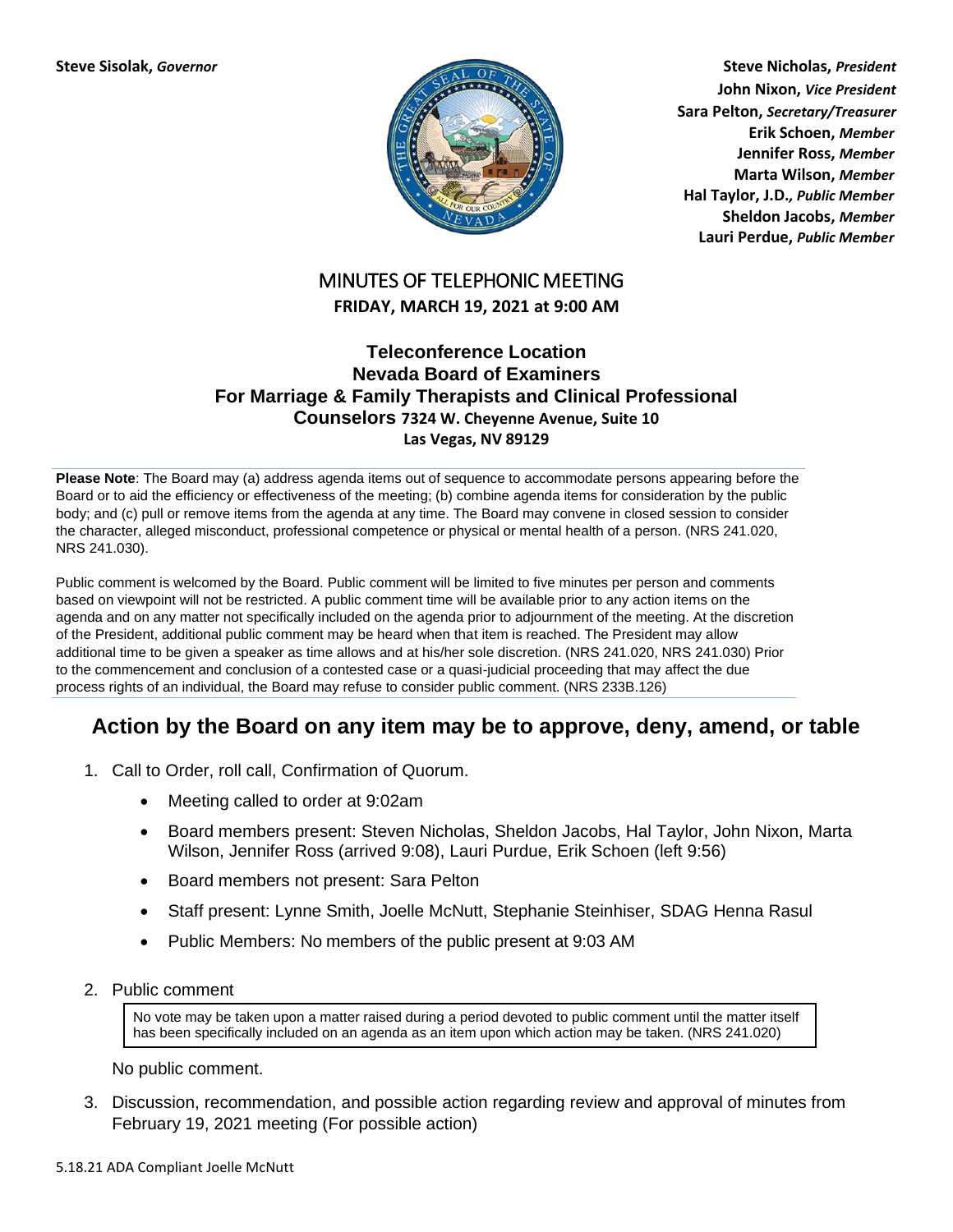Motion to approve minutes from February 19<sup>th</sup>: Erik 1<sup>st</sup>, Hal 2<sup>nd</sup>. No abstentions; Motion approved unanimously.

4. Review/Decision regarding the following licensees who have petitioned the Board to be Primary Supervisors for Marriage and Family Therapist (MFT) and Clinical Professional Counselor (CPC) Interns: (For possible action)

| <b>Supervision Applicant</b> | <b>AAMFT Approved</b><br>Supervisor/Supervisor<br><b>Candidate or CCE</b><br><b>Approved Certificate/</b><br><b>Supervisor Course</b> | <b>Transcript of 45-</b><br>hour<br>Graduate-level<br><b>Supervision Course</b> | <b>Mentor Signature of</b><br><b>Supervisory</b><br><b>Experience</b> | <b>Mentor Contract</b> |
|------------------------------|---------------------------------------------------------------------------------------------------------------------------------------|---------------------------------------------------------------------------------|-----------------------------------------------------------------------|------------------------|
| Jennifer Kiser               | N/A                                                                                                                                   | Yes                                                                             | Yes                                                                   | N/A                    |
| Amia Mulholland              | Yes                                                                                                                                   | N/A                                                                             | Yes                                                                   | N/A                    |
| <b>Carly Shadid</b>          | Yes                                                                                                                                   | N/A                                                                             | N/A                                                                   | Yes                    |

Erik: Jennifer Kiser does not have proof of 25 hours of mentored supervision as required by NAC 641.182(4b). Her letter does not attest to that. She needs to resubmit that letter.

Lynne: my Ph.D. supervision courses included mentored supervision so it's likely so did her courses. Would the board be willing to approve her as a Primary Supervisor if I obtain verification of her mentored supervision so she doesn't have to wait until the next board meeting?

Steve: I like that compromise – a provisional acceptance, pending that she gets a letter for that.

Erik: I had emailed Lynne about this and she stated that there are some fixes to the form and I'm comfortable with this compromise.

Move to approve Jennifer Kiser as a Primary Supervisor pending proof of mentored supervision: Erik, 1<sup>st</sup>, Hal, 2<sup>nd</sup>. Motion approved unanimously.

Marta: I need to excuse myself from Amia Mulholland's approval since we have a business relationship.

Move to approve Amia Mulholland as a Primary Supervisor: Sheldon, 1<sup>st</sup>, John 2<sup>nd</sup>. Marta abstains.

Motion approved unanimously.

Move to approve Carly Shadid as a Primary Supervisor: Erik,  $1^{st}$ , Sheldon  $2^{nd}$ . Motion approved unanimously.

5. Erik Schoen petitions the board to discuss and consider posting the board meeting packet to the website when posting the agenda (For discussion/possible action)

Erik: if we were meeting in person, we are required to produce a board packet for review upon request for attendees from the public who want to know more about the documents we are reviewing; the business we are conducting. For a year, that hasn't been possible because we haven't been meeting in person. The spirit of that, for me, seems to be posting a packet to the website. And why this is so important to me is that it wasn't that long ago when the board business was really difficult to decipher. We were not very transparent. Hal can speak more to this, but we didn't know when meetings were being held because we didn't have a regular schedule for meetings or we didn't know what was going to be discussed.

So, one of the things that we tried to do in the last few years was to really err on the side of transparency. At least that's what I tried to do in my term as president. And this happens to align with the committee for revising open meeting law which is proposing just what I'm suggesting. I think it is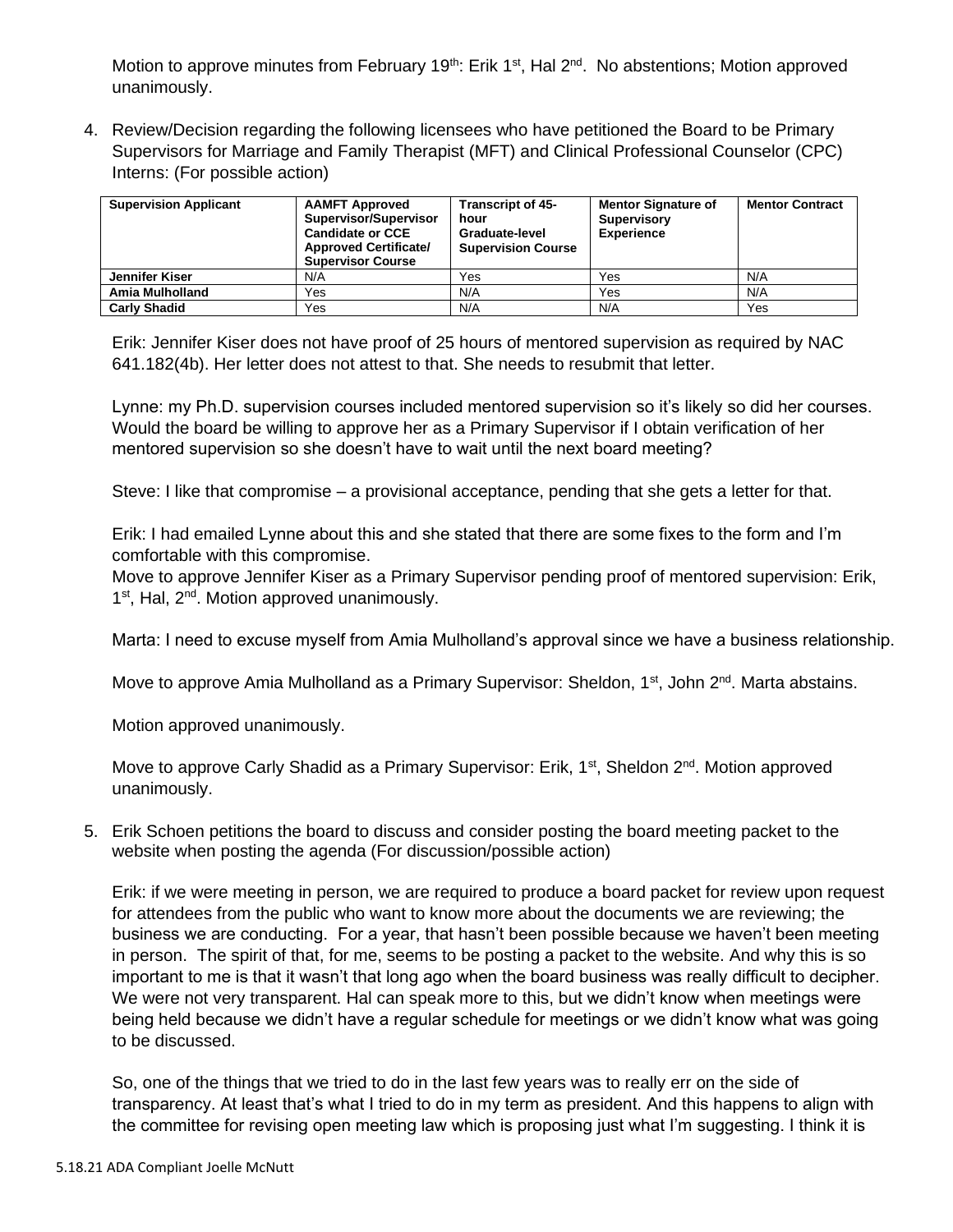good practice for us and we would be a step ahead of the requirement and it sets a good tone of transparency.

Hal: A number of boards already do this. For instance, the Pharmacy board already does this. There are certain things that people have a right to be discussed not at a public meeting, like financial arrangements that would be under executive session. Per open meeting law, a person would request the financial documents not be a part of the packet. I agree with Erik, it is where things are going, and I support doing that subject to not including items which are not to be released to the general public.

Henna: I've been doing this for 20 years. The board meeting packet has always been available prior to a meeting, the public just has to ask for it. And at the meetings, only one packet is required to be available. If someone came into a meeting an requested a packet which wasn't available on the website, we would stop the meeting and give them a packet. So, transparency has never been an issue because the public has always been allowed to ask for and have the packet. Most of my boards don't post the packet but some do. There are no such thing as executive sessions, there are closed sessions. Budgets and financial statements would be included as these are public documents. These documents have always been available to the public if they request it and it would be allowed to have it before the meeting.

Erik: Henna – I appreciate your perspective legally but historically; I would not agree with your characterization that transparency has always been present.

Henna: well, I disagree with you.

Steve: to be as transparent as possible would be appropriate and is prudent. To assume that we are not trying to be transparent is not something I agree with. It seems that we are moving to a paperless world and for example, if we were in person, today's packet would have been 56 pages long. It is easy to request the notes and minutes but perhaps there is a better way to note that ability to request them – say something short of a big red banner across our website that says, "Click Here Now". We are training for paperless so moving in that direction makes sense. That being said, let's have some discussion on what a reasonable compromise would be promoting the availability of notes and minutes to the public

John: Henna, can you think of a reason that it would be imprudent to post the packets on the website?

Henna: No, not at all. Typically, it is left up to the Executive Director to post those to the website; it is a decision of the Executive Director based on their workflow. I have not heard of any changes from the Open Meeting Law Committee, but I will be notified if there are changes. Currently, only one physical packet is required at a meeting. But, no, to answer your question John, there's nothing legally that prohibits posting the packet to the website.

Steve: one hesitation that I have is posting unapproved minutes, where we, as board members, have not had the opportunity to review and clarify our comments from the previous meeting. So, some things could be taken out of context until they are approved.

Lynne: the easiest thing would be to post the exhibits along with the agenda on the website. But sometimes there are multiple packets due to how things are prepared.

Lauri: is there a deadline for documents being submitted?

Lynne: yes, the Friday before a meeting – so a week prior to the scheduled meeting.

Steve: everyone needs to know that we are in compliance with the regulations and that Lynne and Joelle are very busy in the office.

Stephanie: we will need to make sure that certain pieces of information are redacted before being disseminated – in the case of an application, removing address, social security number, etc.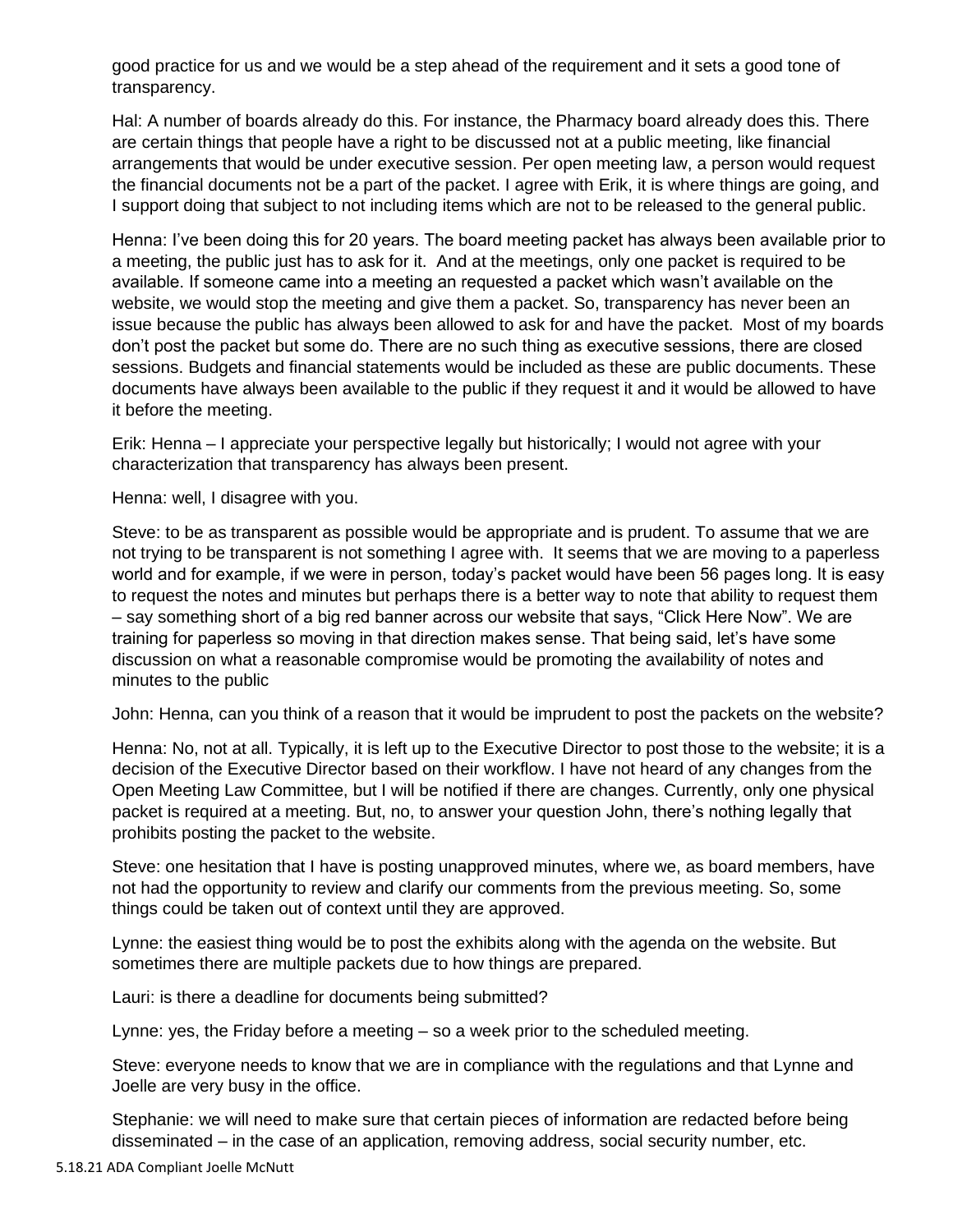Erik: Steve, I like your compromise: Having a bright blue or red link – "if you are wanting a copy of the materials, please click here". Open meeting law committee revisions potentially include that drafts be made available. NRS 241.020 section 3 (c).2 *Post the supporting material to the public body's website*. At some point, we have to figure this out, but we don't have to figure it out now. If, indeed, workload is a consideration then I like your compromise, Steve.

Marta: I like Steve's idea also.

Lauri: I have been in situations both ways where it's all posted online and it's their responsibility to print it. And I've been in situations where they bring a gazillion packets. But in this day and age, especially after most people being home for a year, post it online and they can take responsibility for retrieving it.

Steve: there are only two staff in the office, but I do like the idea of being paperless someday.

Lynne: the collaborative board group is meeting on April  $1<sup>st</sup>$  so I can request that this be put on the agenda.

Hal: I propose that we table it and Lynne can look into what other Boards are doing and let her bring those ideas back to the next meeting. I think Erik is right that this is where the world is going but let's table this for now.

6. Lynne Smith petitions the board to continue discussions of the CEU requirements for licensees who are licensed in year two of the biennial license (For discussion/ possible action)

Steve: Our regulations state that 40 CEUs are required every two years and it was not written into the language to prorate the CEUs, depending on when licensed.

Henna: we have to stick to the statutes. It does say that circumstances beyond their control (i.e., medical conditions, extraordinary, or unavoidable circumstances), which is what you need to focus on in the case of a waiver. No, is my opinion as far as being allowed to prorate CEUs.

Steve: The Governor has an emergency directive currently in place for COVID saying that we cannot deny licensure based on lack of CEUs

Henna: if there is an order from the Governor, that supersedes the NAC. You can change the regulations in the future through legislation.

Steve: we would need an operational definition of circumstances beyond their control, we do not get any wiggle room on this right now.

Hal: I believe this would be good to address in the next legislative session since regulations give people notice of changes.

Marta: I have 2 or 3, maybe 4 interns who are coming into full licensure within the next few months. I need to prepare them to start doing CEUs.

John: it would seem that education for the interns that they are going to need 40 CEUs would be prudent. So that timing their license makes sense for them in regard to the CEU requirements.

Lynne: it seems like a good idea to communicate to supervisors that interns becoming fully licensed will have the 40 CEUs to complete. In the long run, it would seem that changing the regulations to include licensed interns as having to take CEUs would benefit them. Once students leave graduate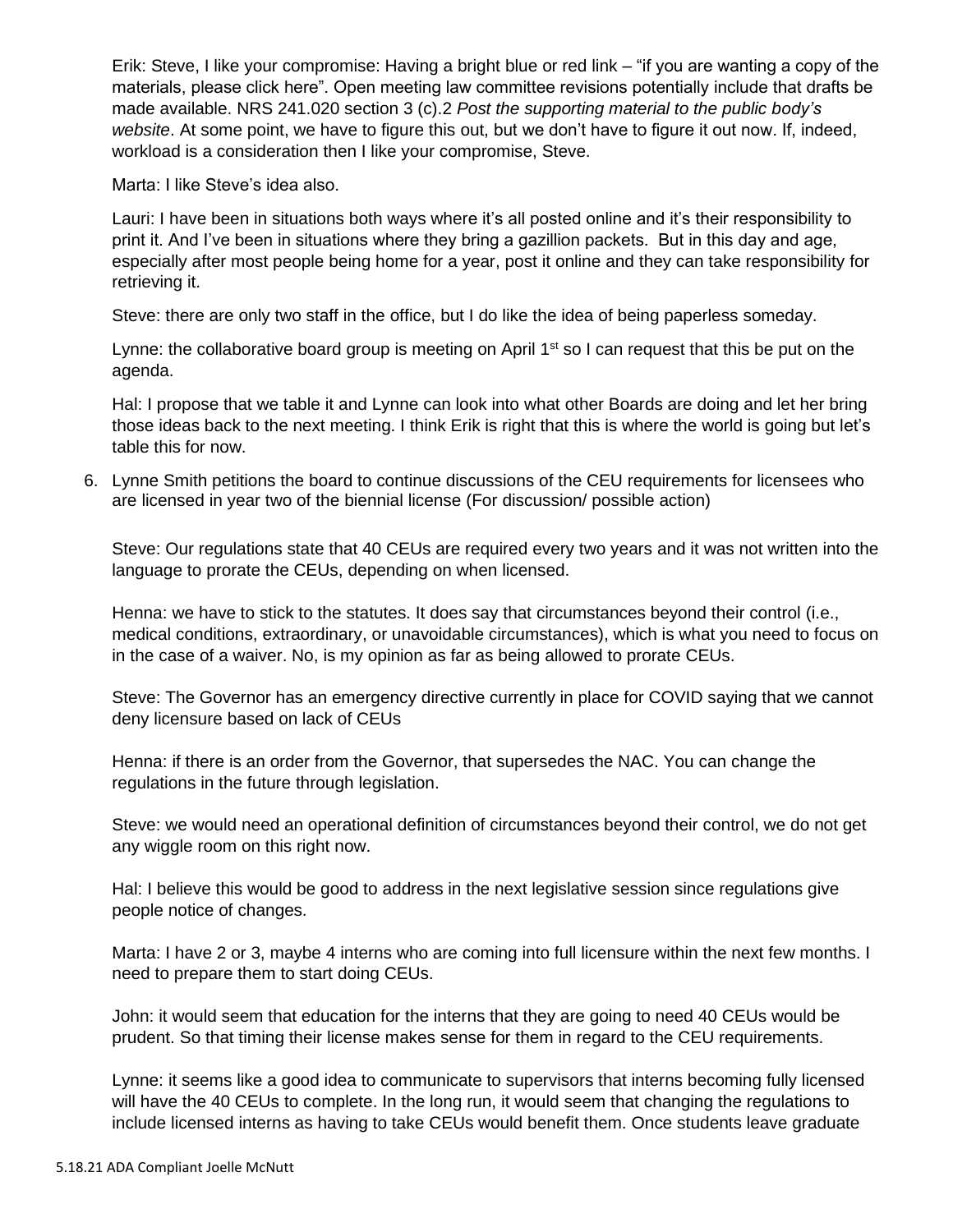school and possibly take 9 years as a licensed intern and have not been doing continuing education at all

Jen: I think it is a good idea for interns to complete CEUs, especially the specifically required CEUs of ethics and suicide prevention and possibly diversity.

Steve: we cannot withhold their license if they do not

7. Lynne Smith petitions the board to discuss providing licensee data for university and state research projects (For discussion/possible action

Lynne: I get various requests from Universities and other organizations, in and outside of Nevada. I would like the board's input on providing some or all licensee data to these types of entities since we all know that research is super important.

Erik: are you already providing data?

Lynne: I have provided data that includes license number, name, city, and state, typically.

Steve: so, you have provided this data but this does not give these people permission to spam the office or licensees with requests

Lynne: no, once a study has gone through the IRB process, there are standards for handling the data so they would not release it to anyone else. The state is particularly focusing on gathering more and more data in the health care fields.

Sheldon: there's this notion in the state that people aren't getting licensed quickly enough and a political discussion regarding the extreme shortage of mental health professionals with one of the reasons being that there were some issues in the past with people are not being licensed fast-enough

Hal: I feel that our Board is becoming a model and I'm very proud of our board. I think we've worked very hard in the last few years to get people licensed expeditiously.

Motion to grant the board office permission to provide data for research projects: Marta  $1<sup>st</sup>$ , Sheldon 2<sup>nd</sup>. Motion approved unanimously.

8. Lynne Smith petitions the board to discuss signing an agreement with CE Broker (For discussion/possible action)

Lynne: Ohio's executive director send me an email which is in your packet regarding their position experience with CE broker and they have had a wonderful experience, so the contract grant permission

Steve: there is no cost to the Board; it potentially costs the licensee depending on what level of service they choose. Lynne, how difficult would it be to implement CE Broker?

Lynne: it shouldn't be too difficult and will make things better in the end. Joelle fields questions all the time about CEUs.

Steph: I'm licensed in Florida and I do use CE Broker. I haven't had any issues with it and thought it was easy to use since it states clearly which specific CEUs are required.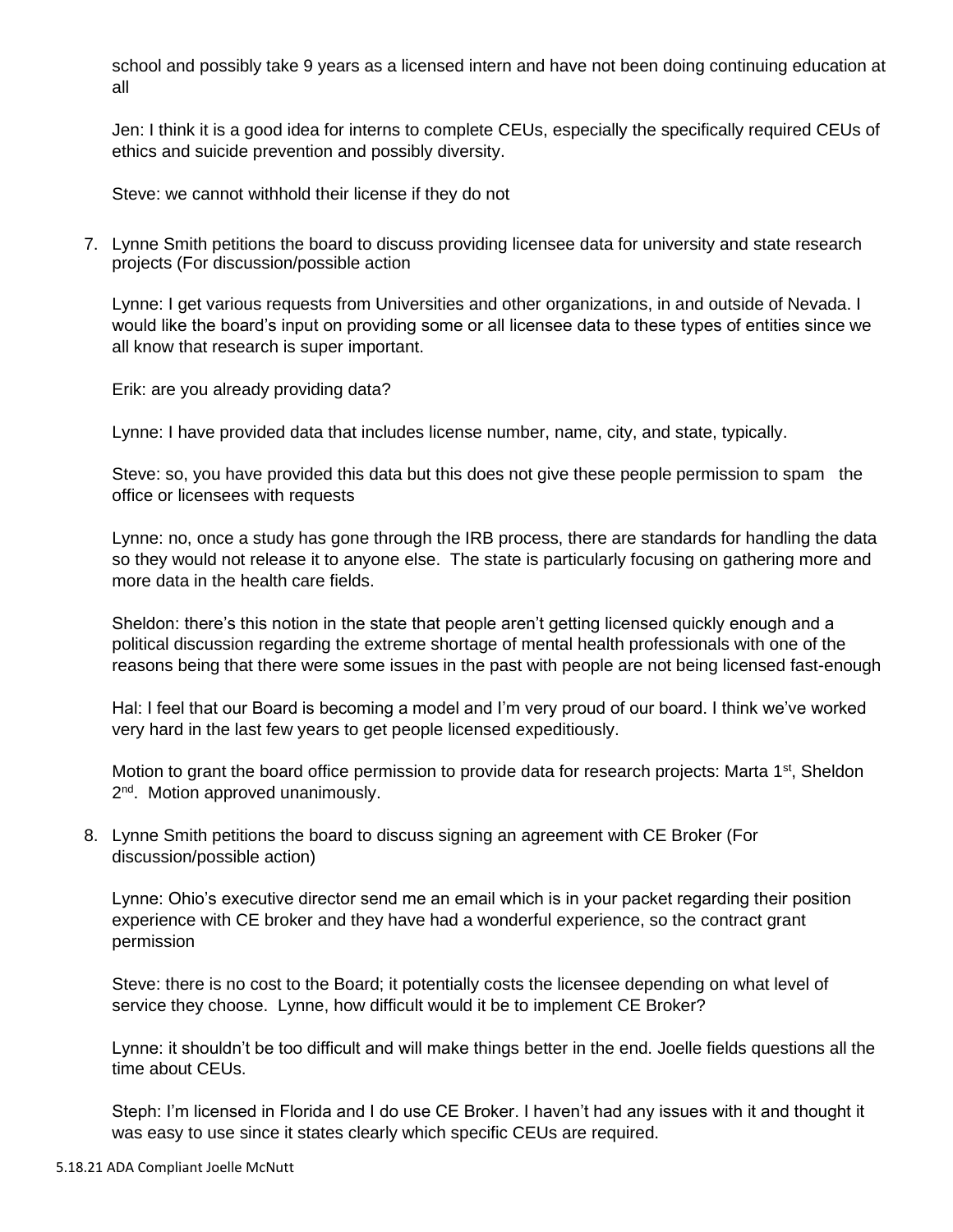Joelle: I think it would be good for licensees to have a place to go to get information about CEUs.

Henna: there are state requirements regarding the signing of contracts. I would recommend that the contract goes through the state purchasing process. Typically, the contract goes through the board and if approved, signed by the DAG as to form.

Henna: an accurate packet will need to be put together for the board to go through again and put it back on the agenda for the board's review and approval.

Steve: thank you, Henna. So, with that, we will table it until the next meeting.

9. Lynne Smith petitions the board to review and approve the January financial statements (For discussion/possible action)

Lynne: fund balance of \$63,000 and well above the \$50,000 that we have earmarked as well as a year-to-date income of \$55,000.

Steve: I don't have any questions, but I caution the board to not go and buy any new Cadillacs. It looks like a nice balance. There will be opportunities when the world opens that we may have expenditures

Motion to approve the January financial statements: Jen, 1<sup>st</sup>, Lauri 2<sup>nd</sup>. Motion approved unanimously.

10. Lynne Smith petitions the board to move to board meetings every other month due to the time and expenses involved (For discussion/possible action)

Lynne: having done three meetings in a month, it was evident how much work the meetings are. the Board is running smoothly enough now that we do not have to meet this often, so the proposed schedule is below

Erik: in June is when we confirm the new board slate of officers

Henna: no, it doesn't say a particular month, just annually and a month or two, give or take, is inconsequential so it needs to be June or after

Steve: if we move meetings to every other month, that is work-dependent. I like the idea of spreading out the meetings if the workload supports that. How many supervisors do we have to approve?

Lynne: These are from Joelle's great statistics: we approved 11 supervisors in January (9 primary & 2 secondary), 5 supervisors in February (4 primary & 1 secondary), and the 3 primaries on the agenda with 2 secondaries so far in March. I do not believe making a person wait one month longer to be approved as a primary would be earthshattering. We can always have an emergency meeting if something were to come up that couldn't wait.

Steve: I think it could be something we talk about at each meeting as far as the need to meet the following month.

Sheldon: I like the idea of every other month meetings. If the state is going to open up, are we meeting in person then?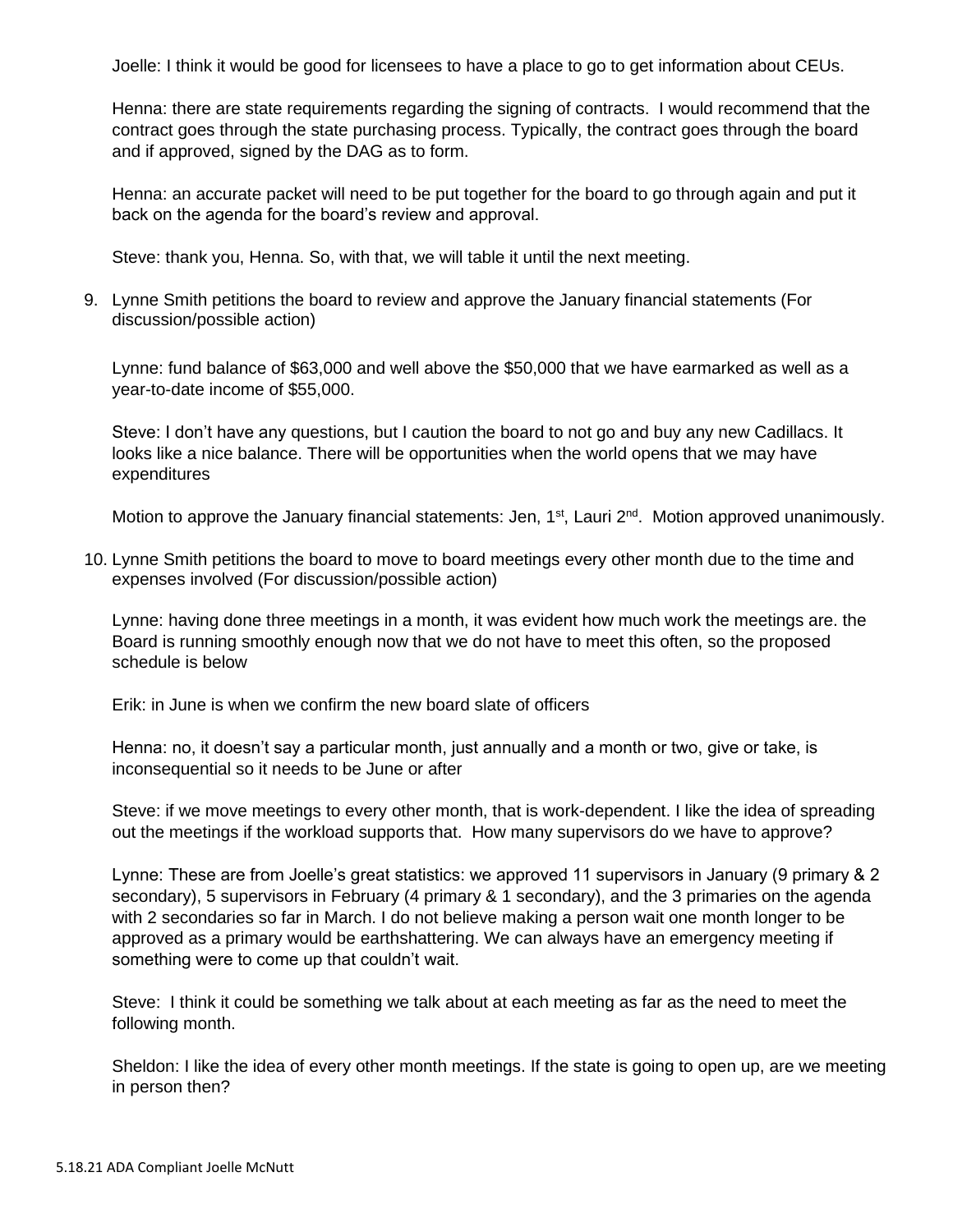Lynne: at this point, we haven't discussed it, nor have I heard from the state that we can schedule inperson yet. Many of the Nevada boards meet only quarterly. Steve: our regulations state that quarterly is the minimum.

Hal: I believe that we should meet every other month at the least

John: I would not want to go back to long meetings and pushing through, the other consideration is that it was very chaotic to have emergency meetings scheduled two days before and you had to clear your schedule.

Erik: I have to leave now – are we meeting in April?

Steve: yes, we will meet in April

Henna: reference the statue when you post these meeting minutes.

Lynne: per NAC 641A.045, the board shall hold quarterly meetings, so it is allowable to meet every other month rather than every month.

Marta: just having this discussion is great - kudos to the Board staff and it shows the efficiency of the office now.

- 11. Disciplinary Matter Recommendation for Dismissal (For possible action)
	- a. Case No. NV16CPC013
		- Licensee responded to the 233B letter with support that the allegations are false

Motion to dismiss this case made by Marta; 2<sup>nd</sup> Sheldon. Motion approved unanimously.

- b. Case No. NVMFT180122-03
	- Retaliatory complaint against the therapist

Motion to dismiss this case made by Marta; 2<sup>nd</sup> Lauri. Hal abstains. Motion approved unanimously.

12. Report from President (Advisement)

SB44 is continuing to be pushed through and they have used quite a bit of our language around reciprocity.

13. Report from Treasurer (Advisement)

Her checklist in review of the payroll, bank account, and office credit card

14. Report from Executive Director (Advisement)

Last month was record breaking for processing and issuing licenses – we received 69 applications with year-to-date of 127 applications, many of which are now online applications.

- 50 licenses issued so far in March (as of the 18<sup>th</sup>)
- 6-month reporting, less than 5% totaling the mail, in person, or fax
- NPDB is up to date with reporting all disciplinary items, thanks to Stephanie!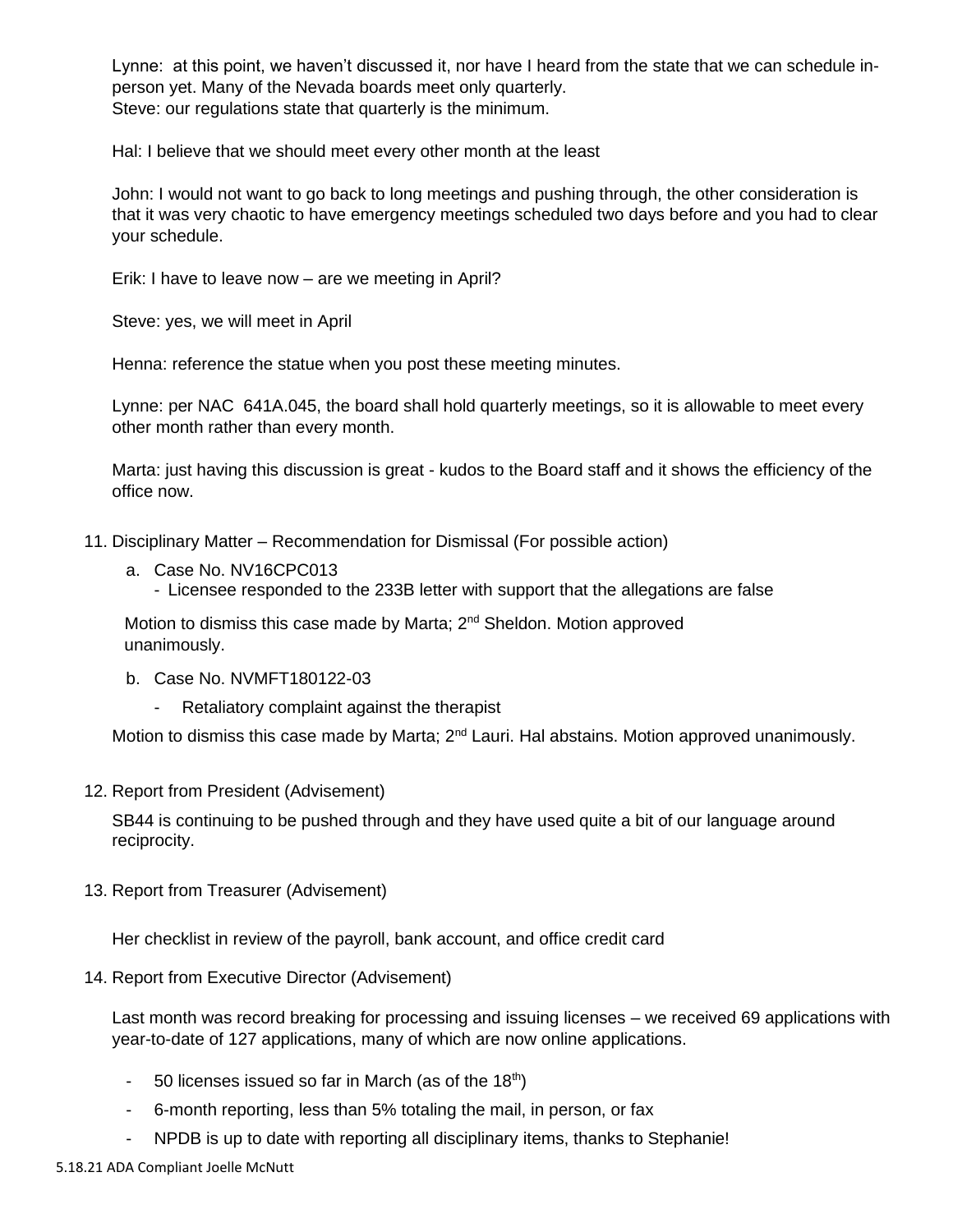15. Report from Senior Deputy Attorney General Henna Rasul (Advisement)

Working on cases. There will possibly be a hearing in June, if it doesn't settle, so the board will need to reserve two days in June for a potentially contentious hearing with attorneys. The opposing attorney requested an extension until June, and we do not want a continuance. I have to file and apprise opposing counsel of the hearing date.

16. Discussion regarding future agenda items and possible future meeting dates:

- **Friday, April 16th @ 9:00 AM (Public Meeting)**
- **Friday, June 18th @ 9:00 AM (Public Hearing)**
- 17. Board member comments

Steve: I do think that we should meet in April to tidy up unfinished business

John: SB181 is the Drug & Alcohol Board requesting to lower required hours from 4,000 to 3,000 hours. It is a reasonable request. My issue is that if we support that bill, we need to request that CPCs are given the same consideration as MFT and Social workers since their requirements were written before there was a CPC license in Nevada. We can say that we will back this bill if they include equity for CPCs.

Hal: MFTs and CPCs should be treated alike as far as qualifications for the Drug and Alcohol board.

John: for those who want to get the additional credential, this an opportune time

Marta: If you haven't heard this yet, there has been an update on HIPPA pertaining to CFR 42 & 45. One of my supervisees has created a quick sheet on this and I will make that available to Lynne

Hal: I'm looking for a good solid basic CLE/CEU on HIPAA

Steve: CE Broker

Marta: CASAT puts out a good training on HIPAA

Sheldon: AB 327 no new updates, the language for the bill dropped on Monday. We are still waiting but likely will hear something in the next few weeks.

#### 18. Public comment.

No vote may be taken upon a matter raised during a period devoted to public comment until the matter itself has been specifically included on an agenda as an item upon which action may be taken. (NRS 241.020)

No public comment.

### 19. Adjournment (For possible action)

Meeting adjourned at 10:14am.